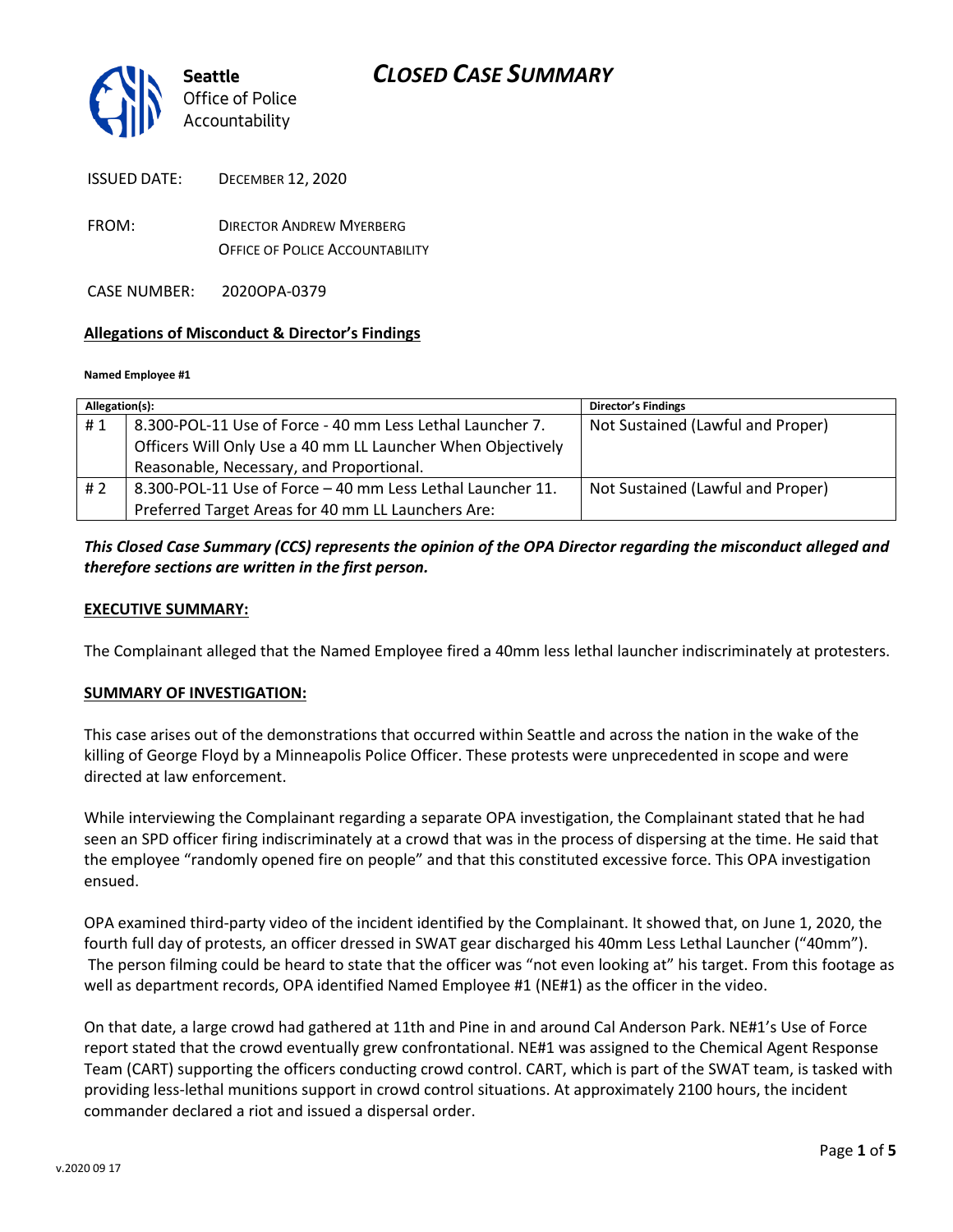# *CLOSED CASE SUMMARY*



OPA CASE NUMBER: 2020OPA-0379

NE#1's BWV indicated that, during the initial stages of the incident, he was stationed on the police line. During this time, BWV showed a large, hostile crowd and recorded numerous instances of objects being thrown at the police line, including glass bottles that audibly shattered, objects that appeared to be rocks or chunks of concrete, and gas canisters that appeared to have been initially deployed by police. At the time, the crowd was in contact with the police line, which was established behind metal fencing. While stationed on the line, NE#1 raised his 40mm several times. When he raised his launcher, it momentarily blocked BWV making it difficult to determine what he aimed at. However, based on viewing BWV and comparing it to NE#1's use of force (UOF) statement, OPA identified five instances where NE#1 appeared to fire his 40mm.

At approximately 2110 hours, NE#1 was stationed on the police line at 11th and Pine. BWV recorded incoming projectiles from the crowd. At that time, the incident commander ordered officers to push the crowd back using blast balls and CS gas. NE#1 deployed one CS gas canister. Simultaneously, other officers on the line were deploying CS and blast balls, moving the crowd back. NE#1 raised his 40mm. In his UOF statement, NE#1 noted that he threw the CS canister and then "covered" it with his 40mm. His stated reason was that, previously, he had seen individuals in the crowd run up to off-gassing CS canisters and throw them back at police. NE#1 stated that he saw an individual run up to the canister and pick it up, and that he fired once at the individual from approximately 40 feet away. NE#1 could not tell if he hit the individual, but the individual dropped the canister and ran back.

Due to crowd noise, OPA could not verify on BWV that NE#1 did fire based on the audio. However, shortly after he went up to the line with the 40mm raised, he could be seen to retreat and state "I'm out" while lowering his weapon. This is consistent with firing the 40mm, which carries a single round before it must be reloaded.

The second deployment occurred approximately five minutes later while NE#1 was still stationed on the Pine/11th line. The crowd, which had been moved back by the earlier deployment of CS and blast balls, was returning. NE#1's UOF report stated that he saw an individual run forward from the crowd with something in his hand and his arm "cocked back" to throw it. NE#1 stated that he fired his 40mm at the individual but could not tell if it hit. The individual threw the object at the line and ran back. BWV confirmed that NE#1 fired his 40mm, but due to the camera being obscured, the target was not visible.

The order was given to push the crowd west on Pine street. Shortly thereafter, NE#1 fired his 40mm a third time. In his UOF report, NE#1 stated that, as officers threw CS/OC canisters and blast balls to begin the push, an individual in the crowd attempted to pick an off-gassing canister up and throw it back at the officers. NE#1 fired his 40mm at the individual and stated that it appeared to hit, because the individual dropped the canister and ran. The BWV showed that NE#1, while standing on the left of the line, raised and fired his 40mm launcher, apparently toward a group of protesters. OPA was unable to determine with specificity which individual NE#1 targeted as the camera view was partially blocked, and the resolution was insufficient to differentiate between individuals.

NE#1 then moved towards the crowd. Bicycle officers rode forward to establish a mobile line, and NE#1 deployed an OC canister to keep the crowd from forming around the bicycle officers. In his UOF, NE#1 stated that he saw an individual move forward to throw something at the bicycle officers and fired his 40mm at that individual. He stated that he did not hit the individual, who was able to throw the object and then retreat. BWV confirmed that NE#1 moved forward with the bike officers, raised his 40mm, and appeared to fire once. As before, the positioning of the 40mm prevented OPA from clearly seeing the target.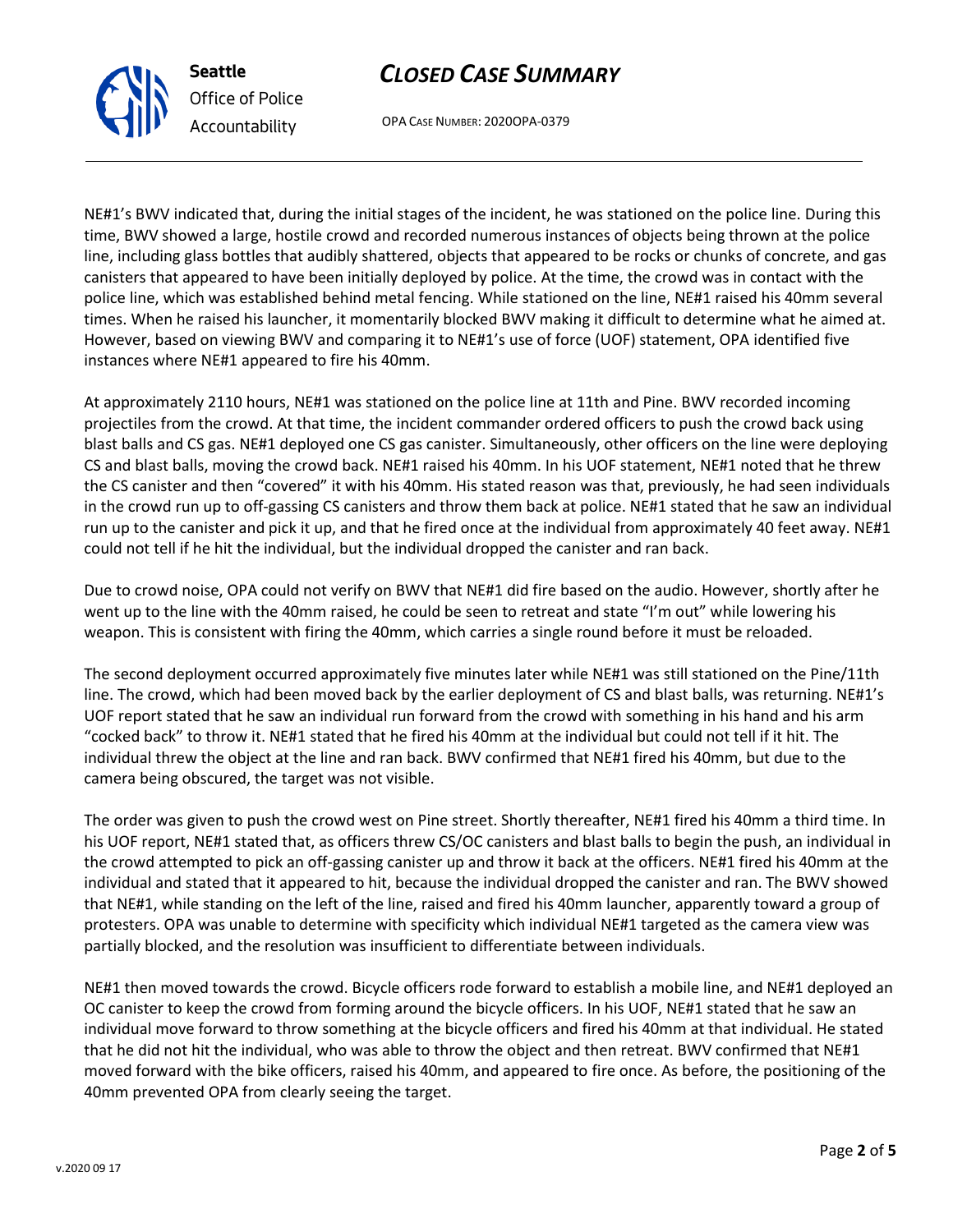## *CLOSED CASE SUMMARY*

OPA CASE NUMBER: 2020OPA-0379

BWV showed that NE#1 and other SWAT officers continued to move up in support of the mobile fence line formed by bicycle officers. There were numerous deployments of CS and OC canisters as well as blast balls, causing the crowd to fall back. NE#1's BWV contained audible sounds of shattering glass, and NE#1's UOF documented that he dodged multiple projectiles. During this time, NE#1 stated that he observed another individual attempt to throw an object at the bicycle line, which was moving toward the Broadway and Pine intersection. NE#1 indicated that he fell in behind the line and engaged the individual with his 40mm. He stated that he appeared to miss the individual, who threw the object and then ran back. Again, BWV showed NE#1 aiming and firing his 40mm but did not show the target. NE#1 reported, and BWV confirmed, that this was his final 40mm use that night.

OPA interviewed NE#1 about his use of the 40mm. NE#1 stated that he had been with the Department for 26 years and with SWAT for 10. He stated that he was trained on the 40mm, and OPA confirmed that he last received training on April 26, 2020. That training covered the capabilities and correct use of the 40mm. He said that on June 1, the night of the incident, he was using the foam-tipped "blue-nose" impact rounds, which are designed to cause pain and deter individuals from taking a hostile action without using more severe force. NE#1 stated that he has discretion to use the 40mm in crowd control situations and that, if he sees a threat to life-safety or imminent bodily injury, he may fire his 40mm without additional authorization.

NE#1 stated that, on the night of the incident, he fired his 40mm five times. He stated that each deployment was targeted at the specific person referenced in his UOF report, and that these individuals were throwing or attempting to throw projectiles at the police line with the intent to cause injury. NE#1 stated that firing his 40mm was reasonable given the dangerous situation and the fact that the individuals he targeted were throwing objects at the line when he did so. He said firing the 40mm was necessary to deter the conduct posing a danger to himself and other officers. He stated that it was proportional to the threat posed by the individuals, as well as the general hostility of the crowd.

In response to the specific allegation that NE#1 fired his 40mm indiscriminately, NE#1 stated that he fired a single round at each individual targeted. He noted that the individual in the third-party video appeared to be looking at him (NE#1), not the target he was shooting at, and so did not appear to be in a position to evaluate the force.

Finally, NE#1 noted that he did not attempt to recover the 40mm rounds or spent cartridges as set forth in policy. NE#1 stated that, given the situation (a moving engagement with hostile individuals in a crowd) and the amount of debris present in the roadway, it was not practical to recover his 40mm rounds. Similarly, NE#1 stated that, given the distance at which he was engaging individuals with the 40mm, it was not practical to render aid. He noted that in each case, he observed the individuals run back into the crowd without assistance or any apparent injury requiring immediate medical treatment.

### **ANALYSIS AND CONCLUSIONS:**

### **Named Employee #1 - Allegation #1**

### *8.300-POL-11 Use of Force - 40 mm Less Lethal Launcher 7. Officers Will Only Use a 40 mm LL Launcher When Objectively Reasonable, Necessary, and Proportional.*

SPD Policy 8.300-POL-11(4) states that officers may use a 40mm "when a subject poses an immediate threat of harm to any person" or to take into custody a person whose level of resistance is "likely to cause injury to the officer" or "if hands-on control tactics or other force options would be likely to cause greater injury to the subject than the use



**Seattle**

*Office of Police Accountability*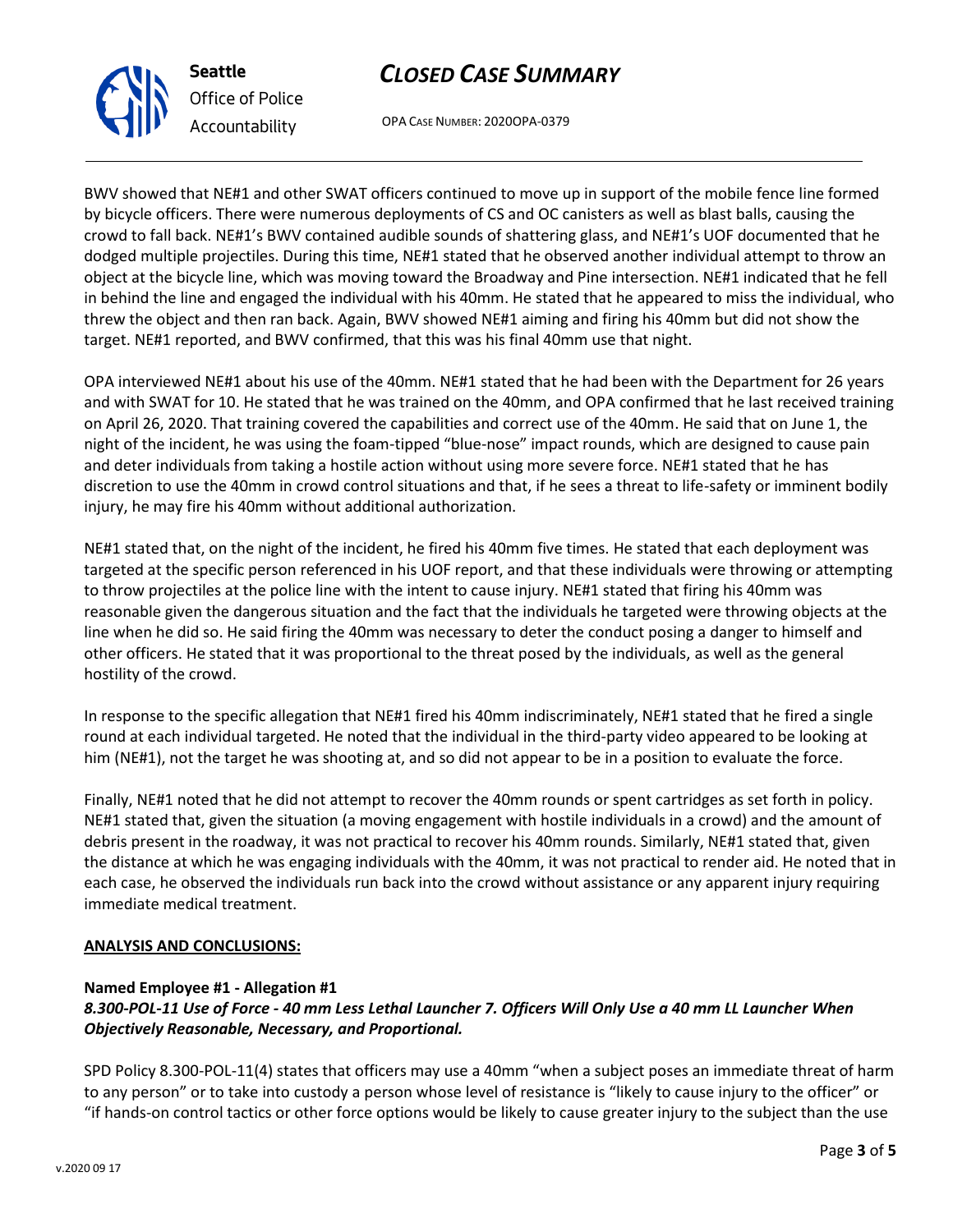v.2020 09 17

## *CLOSED CASE SUMMARY*

OPA CASE NUMBER: 2020OPA-0379

of the 40 mm Less Lethal Impact Munition (LLIM)." (*Id*.) The decision to use the launcher must be reasonable, necessary, and proportionate under the circumstances of the incident. (*Id*.)

OPA was unable to conclusively reconstruct each of NE#1's uses of the 40mm. This is because, when NE#1 fired the launcher, it obscured the camera of his BWV. Consequently, OPA cannot state with absolute certainty that, each time NE#1 fired, he fired at an individual actively throwing a dangerous object at the police line. That being said, OPA finds that the totality of the evidence yields the conclusion that he did not indiscriminately deploy his 40mm during this demonstration.

In reaching this determination, OPA notes that the BWV is inconsistent with NE#1 firing indiscriminately into the crowd. Each time NE#1 fired his weapon, BWV showed that he raised it, aimed, and fired. He did not repeatedly fire the 40mm in quick succession as would be expected if he were peppering groups of protesters. Moreover, on multiple occasions, BWV showed NE#1 raise his weapon without firing.

In addition, OPA finds it significant that, beside the account of the anonymous Complainant, there is no evidence contradicting the recitation of the force set forth in NE#1's UOF report. NE#1 fired his single shot 40mm five times during this incident: three times at 11th and Pine, and twice while moving west on Pine toward Broadway. At most, the Complainant could have observed two of these deployments—the ones NE#1 made supporting the bike push west on Pine—given that he was standing inside Cal Anderson Park. However, based on BWV and third-party video, the Complainant was focused on NE#1, not the target he fired at some 40-100 feet away, and therefore OPA does not see how he could have meaningfully assessed whether NE#1 was targeting a protester throwing objects, or some other person. Ultimately, there is no video, including that provided by the Complainant, which indicates that NE#1's force was indiscriminate and/or inconsistent with policy.

Given the above, OPA concludes that, when applying a preponderance of the evidence standard, NE#1 did not use excessive force when he utilized his 40mm. Again, in the absence of any evidence contradicting NE#1's account in his report and based on the BWV that is not inconsistent with the report, OPA credits his assertion that it was reasonable, necessary, and proportional under the circumstances. Indeed, if the circumstances were as NE#1's relayed them, the use of the 40mm – a targeted less-lethal tool purposed for exactly this type of situation – was appropriate and consistent with policy.

Accordingly, OPA recommends that this allegation be Not Sustained – Lawful and Proper.

### Recommended Finding: **Not Sustained (Lawful and Proper)**

### **Named Employee #1 - Allegation #2** *8.300-POL-11 Use of Force – 40 mm Less Lethal Launcher 11. Preferred Target Areas for 40 mm LL Launchers Are:*

SPD Policy 8.300-POL-11(11) lists the preferred targets for the 40 mm LL Launcher: buttocks, thigh area, calf, and large muscle groups. SPD Policy 8.300-POL-11(11). The policy goes on to state that officers should collect the components of the expended 40 mm cartridge for submission as evidence. (*Id*.)

In evaluating this allegation, OPA notes that, while the Complainant contended that NE#1 used his 40mm indiscriminately, the Complainant did not specifically allege that NE#1 targeted improper regions of individuals'